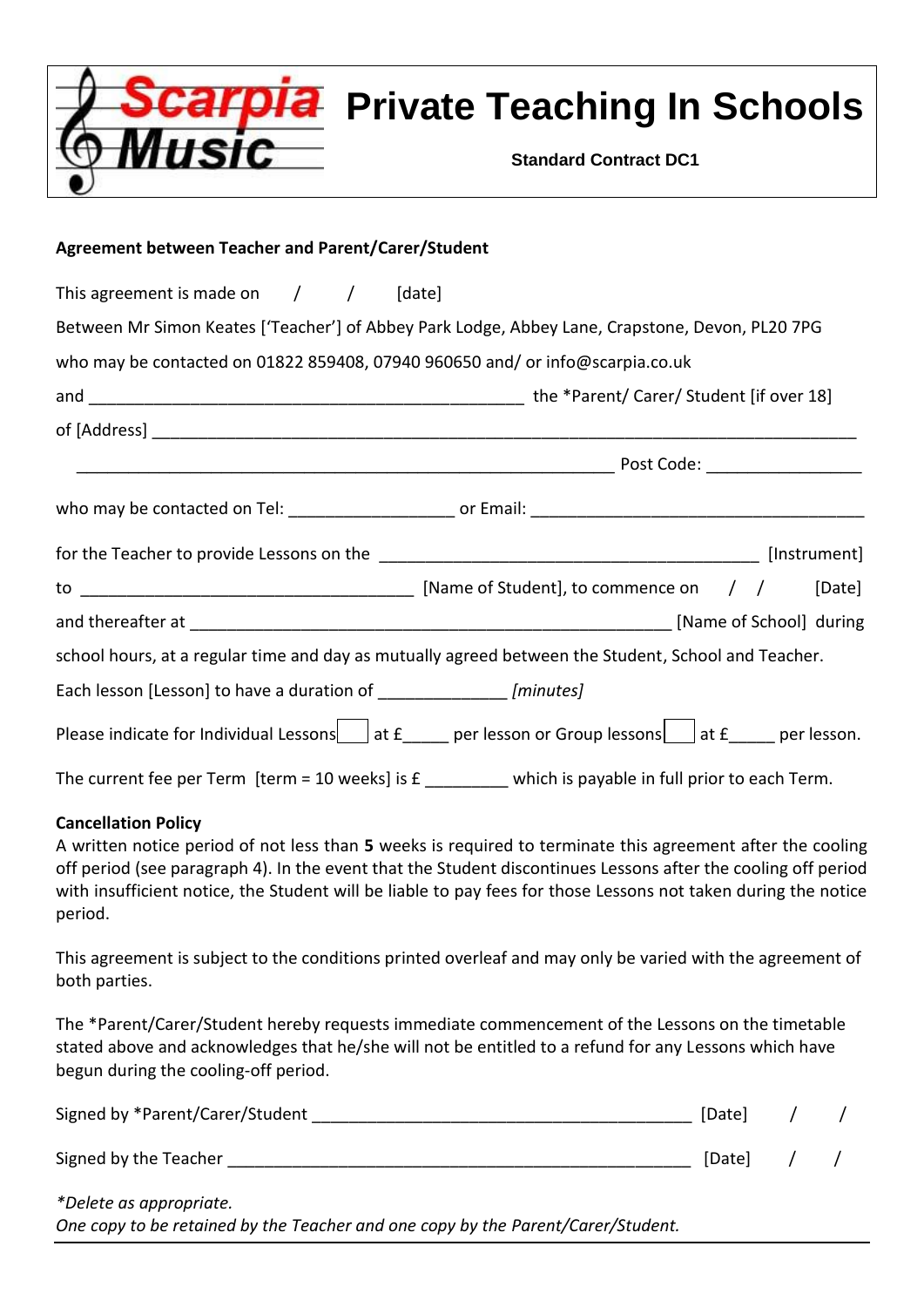## **TO CANCEL YOUR CONTRACT:**

## **Information about the 'cooling off' period and the exercise of the right to cancel during it**

You have the right to cancel this contract within 14 days (the 'cooling off' period) without giving any reason. The cooling off period will expire after 14 days from the day of the conclusion of the contract. To exercise the right to cancel, you must inform me of your decision to cancel this contract by a clear statement (e.g. a letter sent by post, fax or e-mail). You may use the model cancellation form below, but it is not obligatory. To meet the cancellation deadline, it is sufficient for you to send your communication concerning your exercise of the right to cancel before the cooling off period has expired.

## **Effects of cancellation during the 'cooling off' period**

If you cancel this contract during the cooling off period, we will reimburse to you all payments received from you unless you requested us to begin the performance of services during the cooling off period. We will make the reimbursement without undue delay, and not later than 14 days after the day on which we are informed about your decision to cancel this contract. We will make the reimbursement using the same means of payment as you used for the initial transaction where feasible, unless you have expressly agreed otherwise; in any event, you will not incur any fees as a result of the reimbursement. If you requested us to begin the performance of services during the cancellation period, you shall pay us for the Lessons provided.

--------------------------------------------------------------- --------------------------------------------------------------

| <b>CANCELLATION FORM</b>                                                                                                  |  |  |  |  |  |
|---------------------------------------------------------------------------------------------------------------------------|--|--|--|--|--|
| To: Mr Simon Keates                                                                                                       |  |  |  |  |  |
| Abbey Park Lodge, Abbey Lane, Crapstone, Devon PL20 7PG                                                                   |  |  |  |  |  |
| Telephone number: 01822 859408 or 07940 960650                                                                            |  |  |  |  |  |
| Email: info@scarpia.co.uk                                                                                                 |  |  |  |  |  |
| I/We* hereby give notice that I/We* cancel my/our* contract of sale for the supply of the following<br>$s$ ervice $(s)$ : |  |  |  |  |  |
| Instrumental tuition on: ___________________________ [instrument]. Agreed on / / / [Date]                                 |  |  |  |  |  |
|                                                                                                                           |  |  |  |  |  |
|                                                                                                                           |  |  |  |  |  |
|                                                                                                                           |  |  |  |  |  |
|                                                                                                                           |  |  |  |  |  |
| Signature of *Parent/Carer/Student [if over 18] _________________________________                                         |  |  |  |  |  |
| Date: $/$                                                                                                                 |  |  |  |  |  |